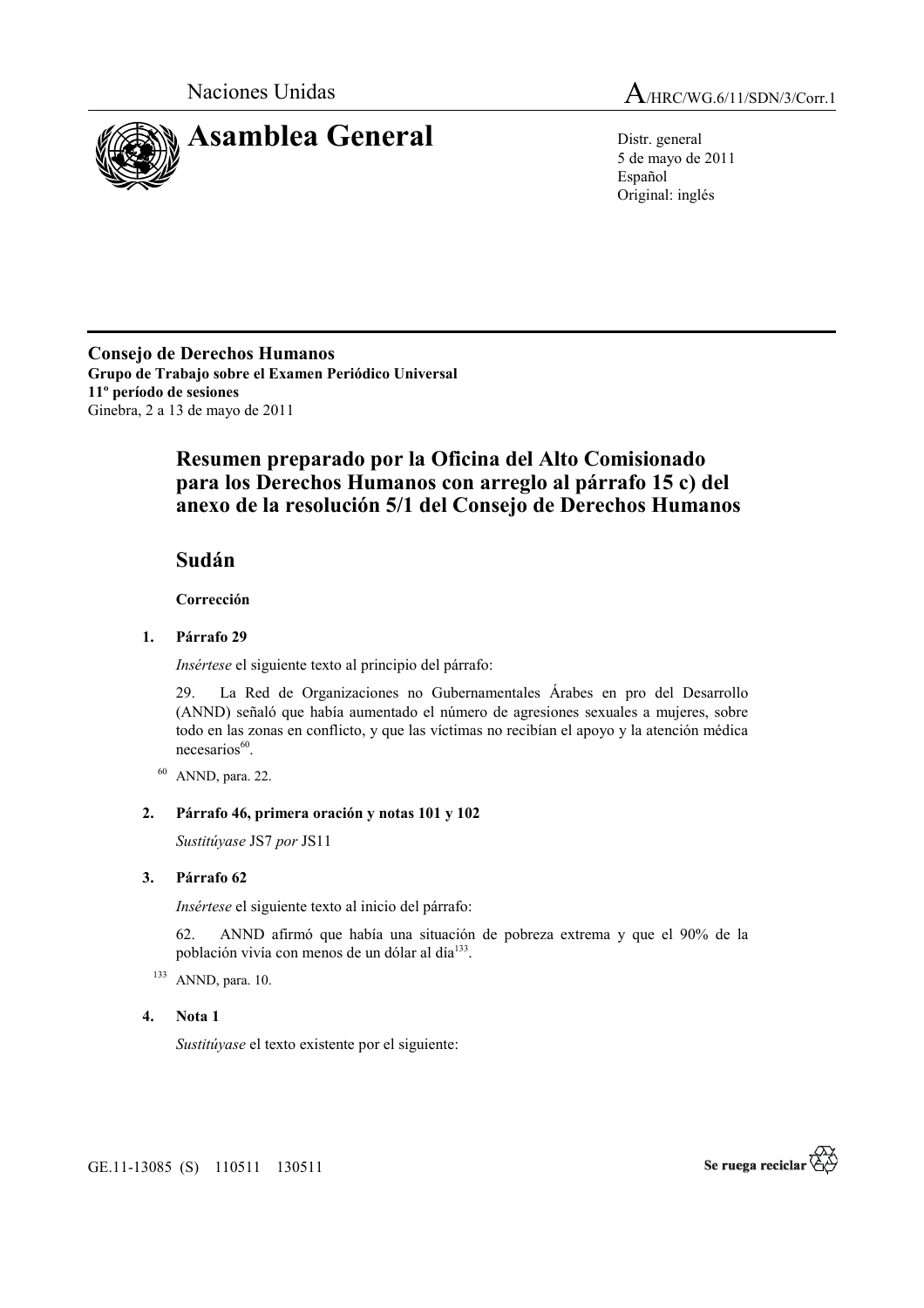<sup>1</sup> The stakeholders listed below have contributed information for this summary; the full texts of all original submissions are available at: www.ohchr.org. (One asterisk denotes a non-governmental organization in consultative status with the Economic and Social Council. Two asterisks denote a national human rights institution with "A" status). *Civil society*

| Civit society   |                                                                                     |
|-----------------|-------------------------------------------------------------------------------------|
| <b>AHRS</b>     | Abyei Human Rights Society, Sudan.                                                  |
| AI              | Amnesty International, London, United Kingdom.*                                     |
| <b>ANND</b>     | Arab NGO Network for Development                                                    |
| <b>COHRE</b>    | The Centre on Housing Rights and Evictions, Geneva, Switzerland.                    |
| <b>CSW</b>      | Christian Solidarity Worldwide, Surrey, United Kingdom.                             |
| <b>DRDC</b>     | Darfur Relief and Documentation Centre, Geneva, Switzerland.                        |
| <b>GIEACPC</b>  | Global Initiative to End All Corporal Punishment of Children.                       |
| <b>HRW</b>      | Human Rights Watch, New York, United States of America.*                            |
| <b>IHRC</b>     | Islamic Human Rights Commission, Wimberley, United Kingdom.                         |
| JC              | Jubilee Campaign, Surrey, United Kingdom.*                                          |
| JS1             | Joint Submission 1: The Human Rights Committee comprising Justice and Peace,        |
|                 | Sudan; Commission of the Catholic Church, Sudan; Women Training and Promotion       |
|                 | Association, Sudan; Women Development Group, Sudan; Women Empowerment               |
|                 | Group, Sudan; Sawa Sawa, Sudan; Muslim Women's Association, Sudan; My Sister's      |
|                 | Keeper, Sudan; and Alma's Centre for the Girl Child Empowerment, Sudan.             |
|                 |                                                                                     |
| JS <sub>2</sub> | Joint Submission 2: Redress Trust, London, United Kingdom; Sudanese Human           |
|                 | Rights Monitor, Sudan.                                                              |
| JS3             | Joint Submission 3: Izza Peace Foundation, Khartoum, Sudan; African American        |
|                 | Society for Humanitarian Aid and Development; Khartoum, Sudan;* and Bridges         |
|                 | International, Khartoum, Sudan.*                                                    |
| JS4             | Joint Submission 4: Cairo Institute for Human Rights, Cairo, Egypt;* Bahrain Centre |
|                 | for Human Rights, Bahrain; and Palestinian Organisation for Human Rights,           |
|                 | Lebanon.                                                                            |
| JS5             | Joint Submission 5: SABA Organization for Child/Mother best Interest Action,        |
|                 | Sudan; Asmaa Society for Development, Sudan; SEEMA Centre for Training and          |
|                 | Protection of Women and child Rights, Sudan; Sudanese Organization for Research     |
|                 | and Development, Sudan.                                                             |
| JS6             | Joint Submission 6: Generation in Action, Sudan; Green Star Initiatives, Sudan.     |
| JS7             | Joint Submission 7: Mutawinat Association, Sudan; Legal Podium, Sudan; Blees        |
|                 | Centre, Sudan; El-Manar Association, Sudan; El-Gandr Centre, Sudan.                 |
| JS8             | Joint Submission 8: United Nations Foundation/Better World Campaign,                |
|                 | Washington, USA; Southern Sudan Organization for Relief and Development, Juba,      |
|                 | Sudan; IDEA -Organization Southern Sudan, Juba, Sudan; Women Self-Help              |
|                 | Development Organization, Juba, Sudan; Southern Sudan Deaf Development              |
|                 | Concern, Juba, Sudan; Sudan Self-Help Foundation, Juba, Sudan; Equatoria State      |
|                 | Association of the Physically Disabled, Juba, Sudan; South Sudan Association of the |
|                 | Visually Impaired, Juba, Sudan; Equatoria State Union of Visual Association, Juba,  |
|                 | Southern Sudan; Catholic Church - Women Desk, Juba, Sudan; Kajo-Keji Human          |
|                 | rights Community Awareness Programme, Juba, Sudan; Lokita Charitable Society,       |
|                 | Juba, Sudan; NESI Net Work New Sudan Ingenious NGO, Juba, Sudan; South Sudan        |
|                 | Human Right Society for Advocacy, Juba, Sudan; Community Empowerment for            |
|                 | Progress Organization, Juba, Sudan; South Sudan Women General Association, Juba,    |
|                 | Sudan; and Southern Sudan Law Society, Juba, Sudan.                                 |
| JS9             | Joint Submission 9: Mutawint Group, Sudan; Legal Forum, Sudan; Bliss Centre,        |
|                 | Sudan; Al Manar Society, Sudan; and Gender Center, Sudan.                           |
| <b>JS10</b>     | Joint Submission 10: Irsa'a Centre for Legal Aid, Sudan; Nuba Mountain Solidarity   |
|                 | League, Sudan; Equatorial Son's League, Sudan; Activists in Voluntary Work,         |
|                 | Sudan; Portsudan Madinaty Newspaper, Sudan; Progress Centre for Social              |
|                 | Development, Sudan; Liaison Movement, Sudan; Assamandal Theatre Group, Sudan;       |
|                 | Legal Forum, Sudan.                                                                 |
|                 |                                                                                     |